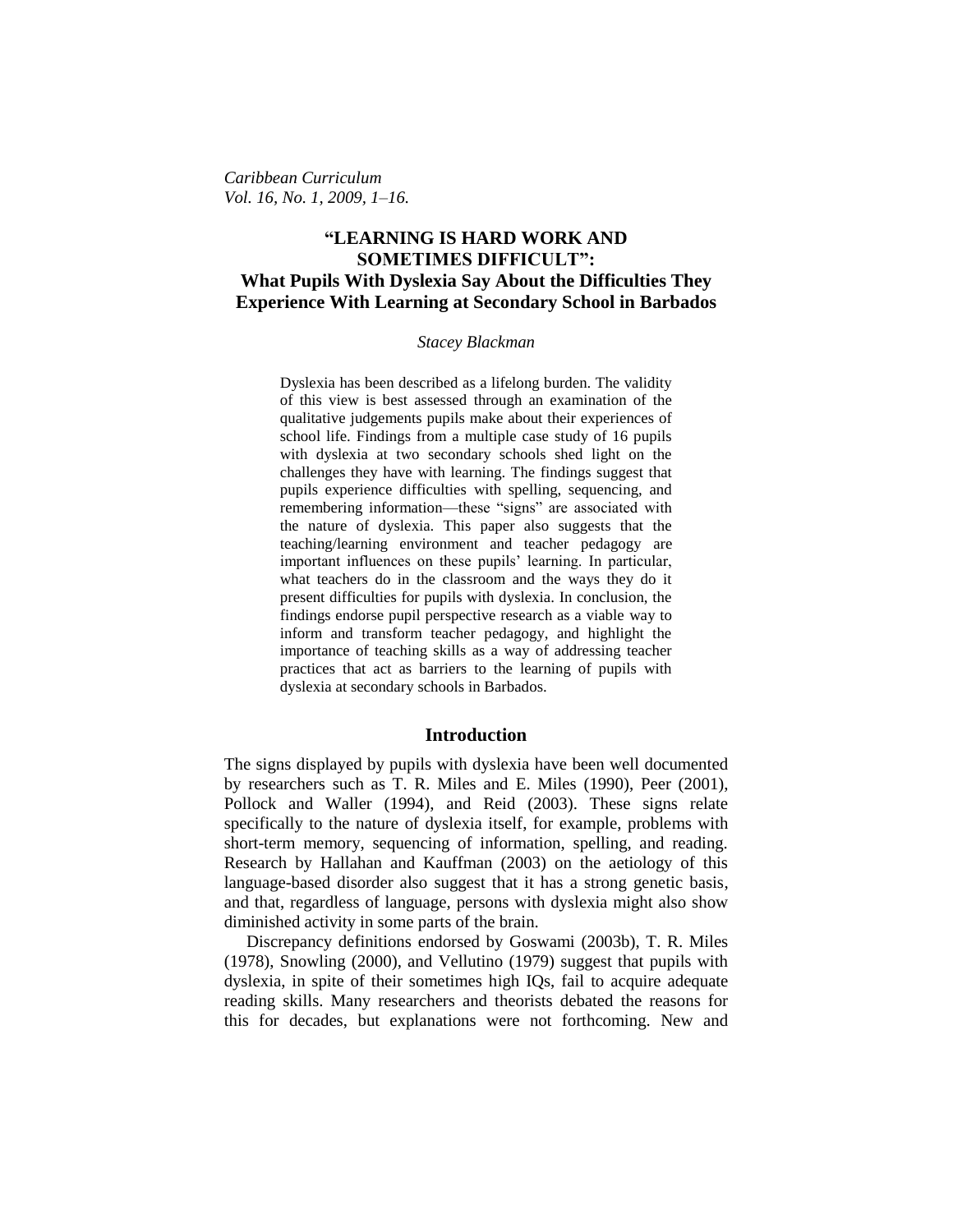emerging theories from neuro-constructivist research (Goswami, 2003a; Richardson, Leppanen, Pavvo, Leiwo, & Lyytinen, 2003; Wydell & Butterworth, 1999) have provided insights that might shed light on the discrepancy between IQ and reading failure. Goswami suggests that the reading failure of pupils with dyslexia might be linked to their inability to distinguish and develop an awareness of onsets and rimes. These contribute to consonant blending of sounds and syllables, and can help researchers understand why these pupils experience reading delays or a failure to read.

### **The Gravity of the Situation**

The persistence of dyslexia into adulthood has been demonstrated in research by Bruck (1992); Elbro, Nielsen, and Petersen (1994); and Pennington, van Orden, Smith, Green, and Haith (1990). Frith (1997) argued that "dyslexia is not a disease which comes with school and goes away with adulthood…it is a life long burden" (p. 9). In addition to this, Hallahan and Kauffman (2003) note that the morphology of languages like English and French, which have arbitrary systems for spelling, also presents additional problems with reading, unlike Italian. Dyslexia therefore makes reading a struggle for these individuals. Within the Barbadian education context, it is therefore critical to establish how pupils perceive the challenges they experience with learning, and identify how the conditions set for learning contribute to their difficulties at the secondary school level.

The foregoing suggests that when pupils with dyslexia are not given the opportunity to realize their full academic potential, it can have deleterious effects on future career aspirations. Hellendoorn and Ruijssenaars's (2000) study of adults with dyslexia suggests that a lack of early intervention at the school level, in combination with teachers' low expectations, negatively impacted pupils' need to achieve at a high level and their self-esteem. On the other hand, family support and high teacher expectations were associated with success in higher education and career goals. Research by Hellendoorn and Ruijssenaars further suggests that past experiences in school predicted the level of success that pupils with dyslexia experienced at the tertiary level and in their future careers.

In Barbados, early intervention is still determined by parents' knowledge and familiarity with their child's progress and stage of development in reading. The socio-economic status of the family should also be considered as it plays a pivotal role in determining who accesses private diagnostic services for dyslexia. To date, at the primary and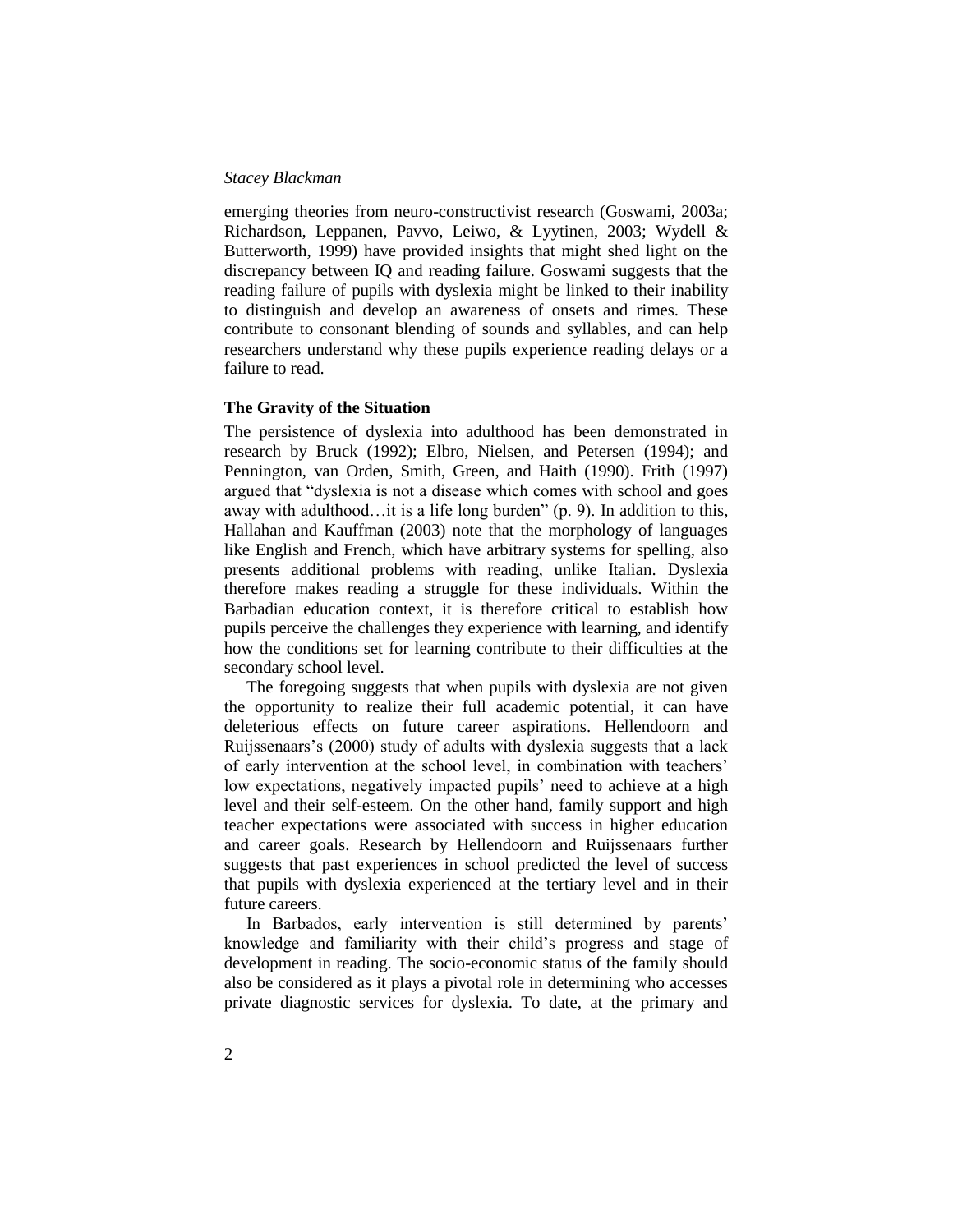### *"Learning is Hard and Sometimes Difficult"*

secondary level of schooling, there is no definitive programme to identify and make "provision"; in examinations, for example, for readers and access to technology for pupils with dyslexia. What can be noted is that these pupils are likely to experience frustration if teachers remain unaware of their existence in the classroom and how to adapt their teaching to facilitate these pupils' learning. For those educators who are familiar with the signs that pupils manifest, the means to meet their learning needs can still be elusive.

### **Dyslexia at School**

### **Pedagogical Issues**

This study reports on the views of secondary pupils with dyslexia, and it is important to understand how dyslexia influences the learning of pupils at this level of schooling. Research by Cogan and Flecker (2004), Mortimore (2003), Peer (2001), Peer and Reid (2001), and Stowe (2001) links the problems with school work to the nature of dyslexia itself.

According to Cogan and Flecker (2004), difficulties have been identified in subject areas at secondary school, for example, in mathematics some pupils experience problems with their times tables, sequencing of numbers, and remembering formulae. In geography, directions and map work present a challenge. In English language and literature, pupils with dyslexia find it difficult to master the readingintensive nature of these subjects, spelling, selecting important points from passages, and articulating ideas. Other practical difficulties alluded to by Mortimore (2003) include difficulties remembering class schedules and books to be brought to school on a day-to-day basis.

When these challenges are taken into consideration, teachers' pedagogical decisions should not create additional barriers to learning. What kinds of pedagogical issues arise when teaching pupils with dyslexia? It can be argued that one of the key issues that secondary school teachers face surrounds the kinds of strategies, decisions, and skills needed to instruct dyslexic pupils in the classroom.

What do we mean by pedagogy? Lewis and Norwich (2005) define pedagogy as the decisions, actions, and strategies employed by teachers to promote learning in the classroom. According to these researchers, pedagogy ought to be dynamic and respond to classroom situations and student needs. They suggest that "effective pedagogy is an ideal that the practicalities of classroom life may threaten or perhaps foster in unpredictable ways" (p. 7).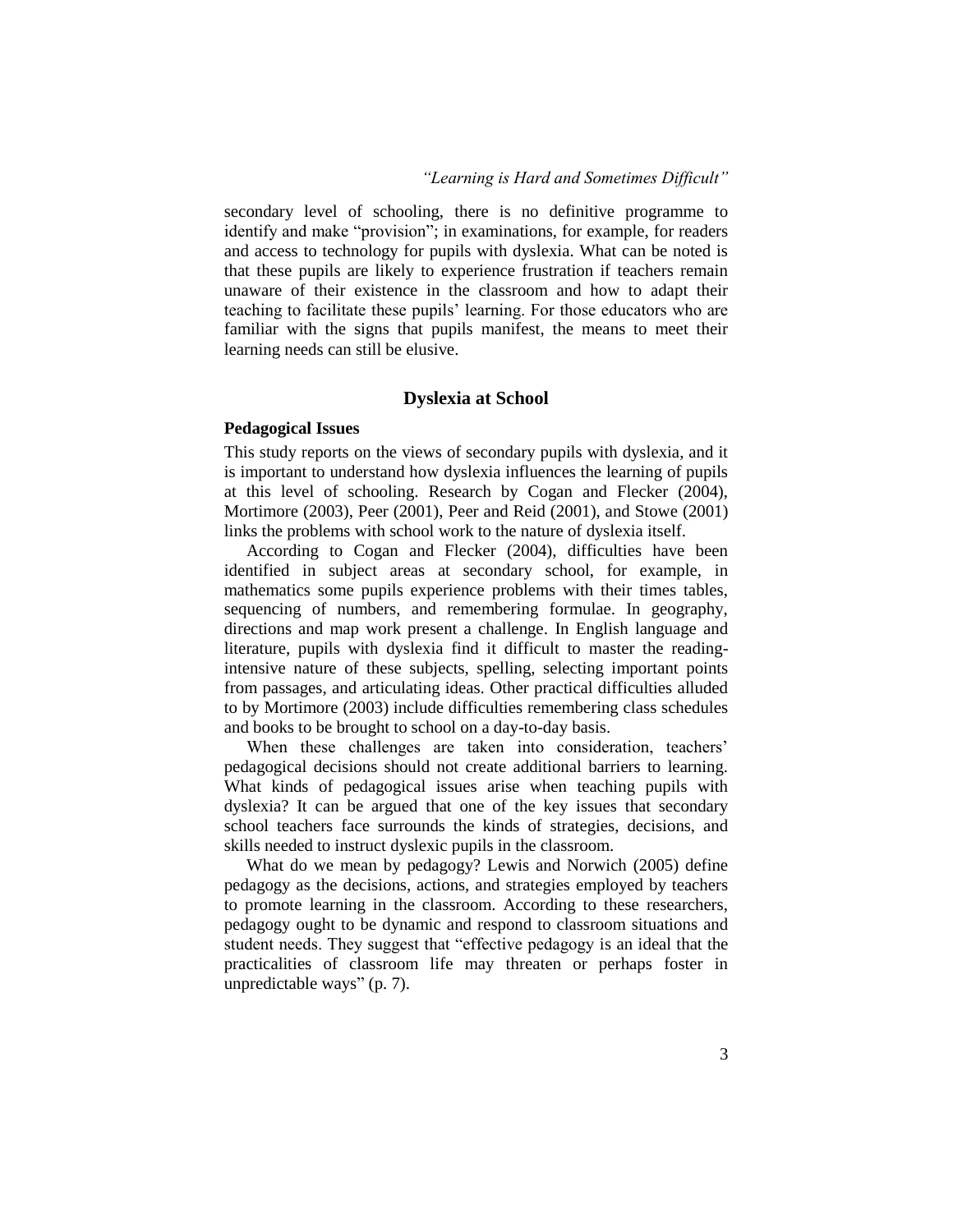In this study, I suggest that a broader framework be utilized to discuss pedagogical issues. In particular, the conditions set for learning by teachers in the classroom can be included as part of the pedagogical decisions that influence the learning of all pupils in general education classrooms. Findings in this study suggest that the conditions set for learning produce additional challenges to these pupils' learning. Another aspect of pedagogy that has been implicated by pupils' responses is teacher strategies (Lewis & Norwich 2005). According to pupils' responses, teachers' approaches to teaching created additional problems apart from those associated with the nature of dyslexia itself.

The literature on teaching pupils with dyslexia has traditionally focused on multisensory approaches to teaching. These approaches were viewed as specialist oriented, and perpetuated the view that general education teachers were not "equipped" to instruct pupils with dyslexia unless they were specially trained.

Reid (2005) classifies pedagogical approaches to teaching pupils with dyslexia into four broad areas:

- 1. Individualized programmes These are highly structured, for example, Alpha to Omega, Bangor Dyslexia Teaching System, and the Hickey Multisensory Language Course. These require that teachers be specially trained before instruction can occur.
- 2. Support approaches and strategies These have some features of individualized programmes but may be used selectively by teachers and can be integrated into a normal school curriculum.
- 3. Assisted learning techniques These programmes place a heavy emphasis on learning from others and could involve peers and adults to model effective strategies, for example, paired reading, cued spelling, and peer tutoring.
- 4. Whole school approaches Here, dyslexia is viewed as a whole school concern, and policy frameworks and early intervention are key features of this pedagogical approach. Consultancy, literacy projects, and study and thinking skill programmes are examples of whole school approaches.

Research by Lewis and Norwich (2005) seems to suggest, however, that there is a need to closely examine claims that there are groups of pupils who really do require a "specialist" and individual approach to teaching. If, for example, one accepts the argument that pupils with dyslexia are a distinct category from other peers who are poor readers, then it can be suggested that an individualized approach to teaching—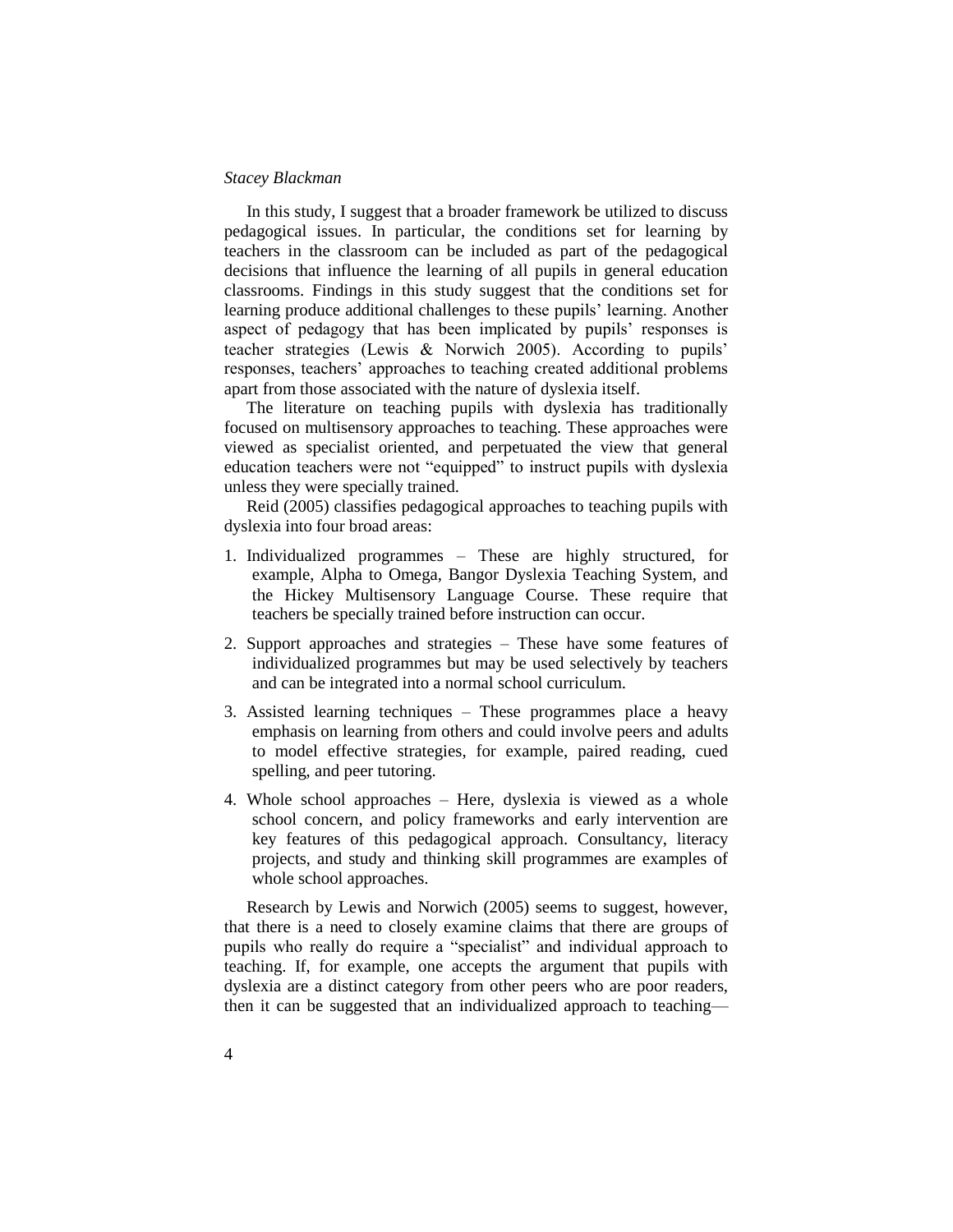### *"Learning is Hard and Sometimes Difficult"*

separate and distinct from others in the classroom—is warranted and even justified. If, on the other hand, approaches used for these pupils can in fact be incorporated as part of a whole school approach, or seen as part of a continuum of teacher strategies, then all pupils in the classroom can benefit.

Within our own Caribbean context, whole school approaches to dyslexia and assisted learning techniques seem to offer the more attractive way for teachers to feel empowered to teach these pupils in their classrooms. However, how these strategies will be integrated into the teachers' repertoire, the curriculum, lesson plans, and instruction time must be part of the pedagogical decisions alluded to by Lewis and Norwich (2005).

Reid's (2005) framework for whole school approaches has been called dyslexia friendly strategies (Peer & Reid, 2001) because all pupils can benefit from them. To illustrate, thinking skills, which include metacognitive training and mind mapping, are said to help pupils better organize and reduce information to facilitate its later recall. Teaching thinking skills, however, would require that teachers model such skills on a regular basis for their pupils.

In addition, study skills such as planning assignments and time management are said to help pupils complete assignments and tests within a set time frame, without feeling overwhelmed. Other accommodations that can be made for pupils with dyslexia include:

- 1. photocopying material to be distributed in class;
- 2. highlighting important pieces of information;
- 3. placing headings in bold to signal their importance;
- 4. providing pupils with a structured overview of content to be covered in the lesson.

This paper seeks to answer the question: What difficulties do pupils with dyslexia experience at secondary school in Barbados?

### **Methodology**

### **The Research Strategy**

This section of the paper will offer an overview of the research strategy used in the study. A multiple case study approach was utilized in the research to investigate the views of pupils with dyslexia at two secondary schools in Barbados. An overview of the case study approach is presented in Table 1.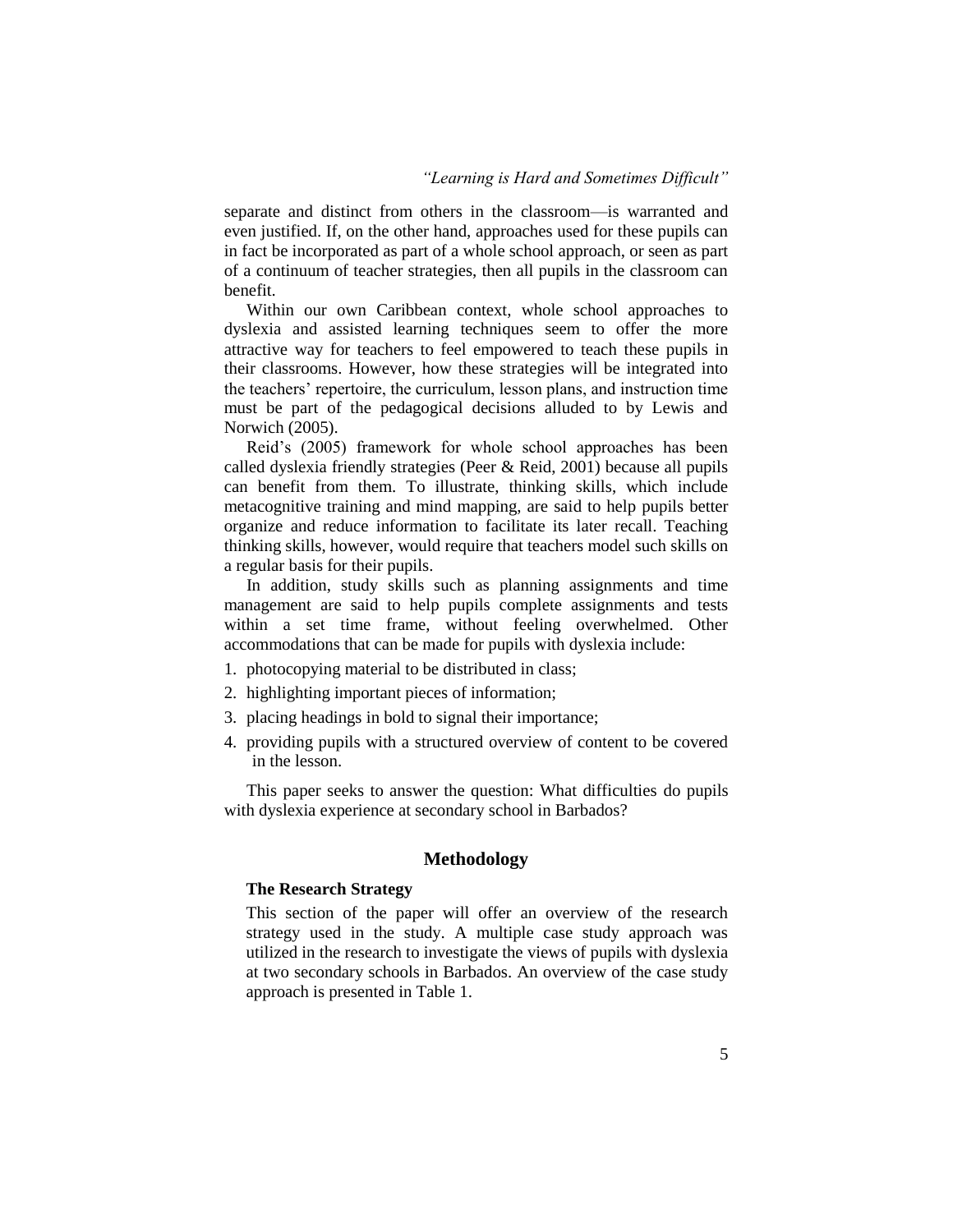### **Table 1. Case Study Approach**

| Cases                                                                                                                      | Setting                                                                                                                                                            | <b>Data Collection Methods</b>                                                                    |                                                                                   |                         |
|----------------------------------------------------------------------------------------------------------------------------|--------------------------------------------------------------------------------------------------------------------------------------------------------------------|---------------------------------------------------------------------------------------------------|-----------------------------------------------------------------------------------|-------------------------|
| 16 pupils $-$<br>8 females<br>from<br>Mallory<br>High and 5<br>males and<br>3 females<br>from South<br>West High<br>School | Context $-2$<br>secondary<br>schools focus<br>on whole class<br>teaching and<br>classroom<br>interaction.<br>Pupils'<br>perspectives of<br>teachers'<br>strategies | Interviews                                                                                        | Observations                                                                      | Documentary<br>Evidence |
| Age group<br>$-11-16$<br>years old                                                                                         | Boundaries -<br>limited to whole<br>class teaching<br>and learning                                                                                                 | (Site 1)<br>Pilot study<br>-Three<br>types of<br>interviews:<br>pair,<br>individual,<br>and group | Participant<br>and non-<br>participant<br>observation<br>methods were<br>utilized | Student<br>assignments  |

This research is a multiple case study (Yin, 1981), which reports the views of 16 pupils with dyslexia ages 11–16 years old at two secondary schools in Barbados. Guba and Lincoln's (1989) qualitative and constructivist frameworks were utilized in order to come to an understanding with pupils about the ways they interpret and understand their classroom experiences.

Pupils were a heterogeneous group with respect to the difficulties they experienced, and therefore it is difficult to argue that they represent "typical" pupils with dyslexia. Difficulties that pupils experienced included problems with spelling, reading, writing, recall, and memory (T. R. Miles & E. Miles, 1990; Pollock & Waller, 1994; Snowling, 2000). Participation in the study was on a voluntary basis, contingent on pupils' permission and parental consent being given (Masson, 2000) to take part in the research for one term.

### **Data Collection Procedures**

Interviews and observations were the main tools used to collect data. These were supplemented by contact summary sheets and a researcher's journal—used to manage data and cross-check pupils' responses during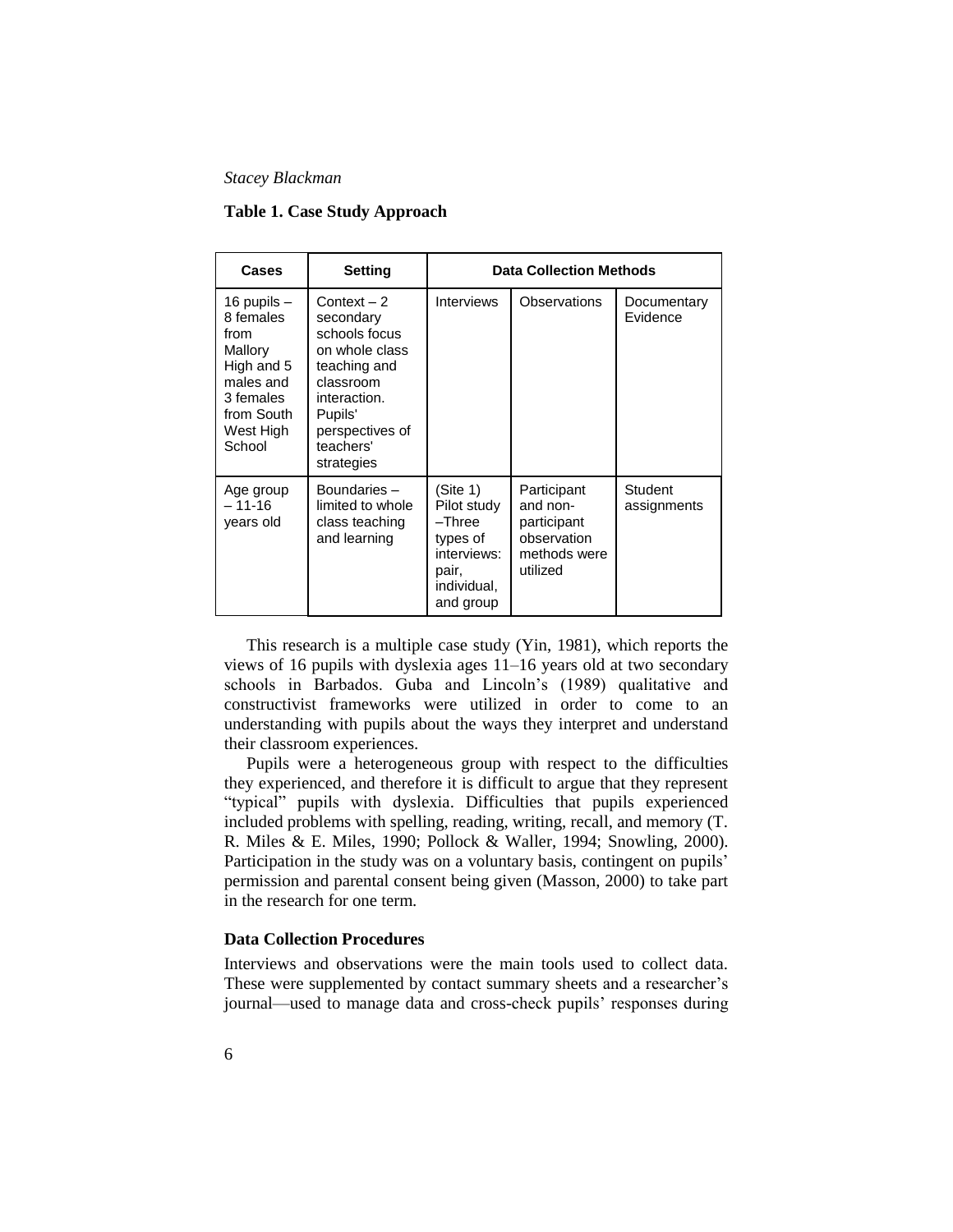### *"Learning is Hard and Sometimes Difficult"*

interviews. Narrative accounts of what took place in the classroom were kept and this was used to engage pupils in discussion.

### **Ethical Considerations**

Lindsay and Lewis (2000) suggest that researching the perspective of children can be an intrusive process. One issue which this raised was the level of confidentiality that was provided for the student. In order to minimize the likelihood that students could be identified and to ensure that confidentiality was maintained throughout the study, pseudonyms were used, so that the names which appear in this paper are not the real names of the students who participated in the research.

## **Data Analysis**

Transcripts were analysed using data reduction procedures recommended by M. B. Miles and Huberman (1994). This process involved first- and second-level coding, memoing, audit trails, display format (partially ordered meta-matricies), and interpretation of the data.

The real strength of this approach is that it allows within-case and between-case analyses to be done in the meta-matrices almost simultaneously. Investigations of what individual pupils said about their school experiences and those of the group were easily distilled and analysed for a deeper understanding of the themes that emerged.

In addition, comparisons between pupils' perspectives could also have been facilitated to see how similar experiences of school were across institutions.

### **Descriptive Codes**

The process of data reduction was started by grounding the codes within the data. An initial set of descriptive codes were produced from a pilot study conducted during the first two weeks at Mallory High School. This approach to forming codes is called an inductive approach to data reduction (M. B. Miles & Huberman, 1994).

#### **Inferential or Pattern Coding**

The next stage of the analysis clustered the descriptive codes into larger, more abstract categories, based on inferences and assumed linkages between coded materials in the data. Inferences were informed by patterns that emerged from pupils' responses to certain questions in the transcripts; phrases and ideas were repeated sometimes and these similarities were later abstracted at a more general level.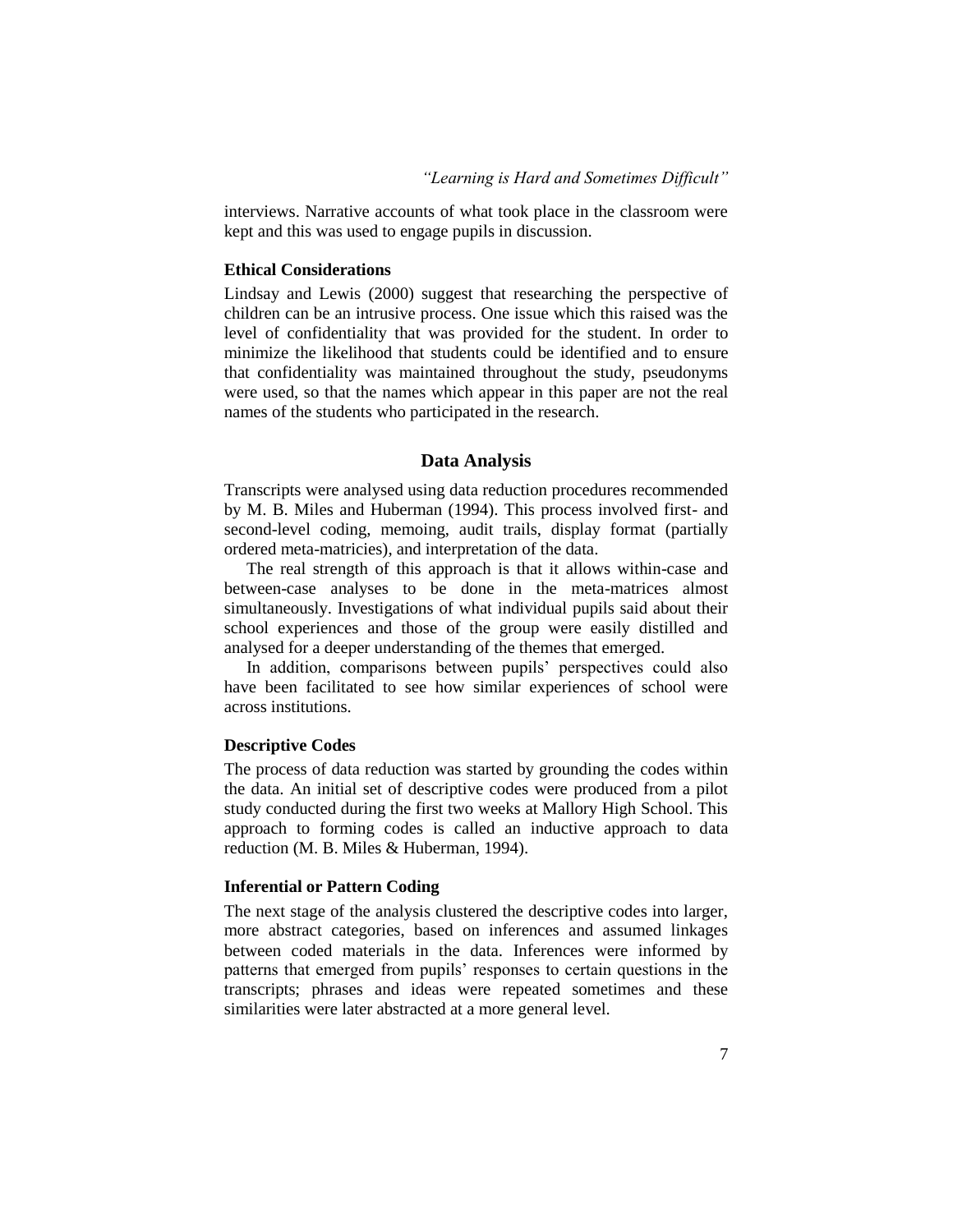# **Table 2. Data Analysis Procedure**

| <b>Procedure</b>                                                                                                                                 | <b>Description</b>                                                                                                                                                                                                                                                                                         |  |  |
|--------------------------------------------------------------------------------------------------------------------------------------------------|------------------------------------------------------------------------------------------------------------------------------------------------------------------------------------------------------------------------------------------------------------------------------------------------------------|--|--|
| Descriptive Codes - first level<br>analysis<br>Definition $-$ a code is a tag or label<br>assigned to units of meaning in a<br>transcript        | These codes emerged from the data<br>in the pilot study and were applied to<br>specific phrases, expressions, and<br>paragraphs in the data                                                                                                                                                                |  |  |
| Inferential/Pattern Coding framework<br>- first level analysis<br>Definition - a label that identifies an<br>emergent theme                      | These codes classified and reduced<br>data in descriptive coding framework<br>into superordinate categories based<br>the<br>relationships<br>found<br>in<br>on<br>descriptive<br>codes.<br>Assumptions<br>were made about how these codes<br>may be related to each other in the<br>context of the study.  |  |  |
| Memoing - first level analysis<br>Definition – the theorizing write-up of<br>ideas about codes and their<br>relationships                        | ideas<br>Memos<br>documented<br>that<br>the.<br>researcher<br>about<br>came<br>tο<br>that emerged and<br>their<br>themes<br>relationship to each other as<br>data<br>further<br>reduced.<br>This<br>were<br>used<br>for<br>both<br>procedure<br>was<br>descriptive<br>inferential/pattern<br>and<br>coding |  |  |
| Partially Ordered Meta-Matrix -<br>second level analysis<br>Definition - charts that assemble<br>data from several cases in a<br>standard format | The data were further reduced to a<br>display format across the cases and<br>questions<br>asked.<br>research<br>This<br>would allow for further cross-case<br>analysis to continue                                                                                                                         |  |  |
| Partitioning of Themes                                                                                                                           | Research questions and data in<br>Meta-Matrix further<br>broken<br>down<br>and displayed individually, to make<br>inferences<br>and understand<br>how<br>influenced by<br>were<br>cases<br>any<br>factors that emerged from themes                                                                         |  |  |

# **Memos**

Memos were used in two ways: 1) to document my thoughts about how data were linked to wider theoretical constructs in the literature, and 2) to keep track of patterns that emerged from ideas raised by pupils in the data. This exercise was used at the descriptive and the inferential stages of the analysis.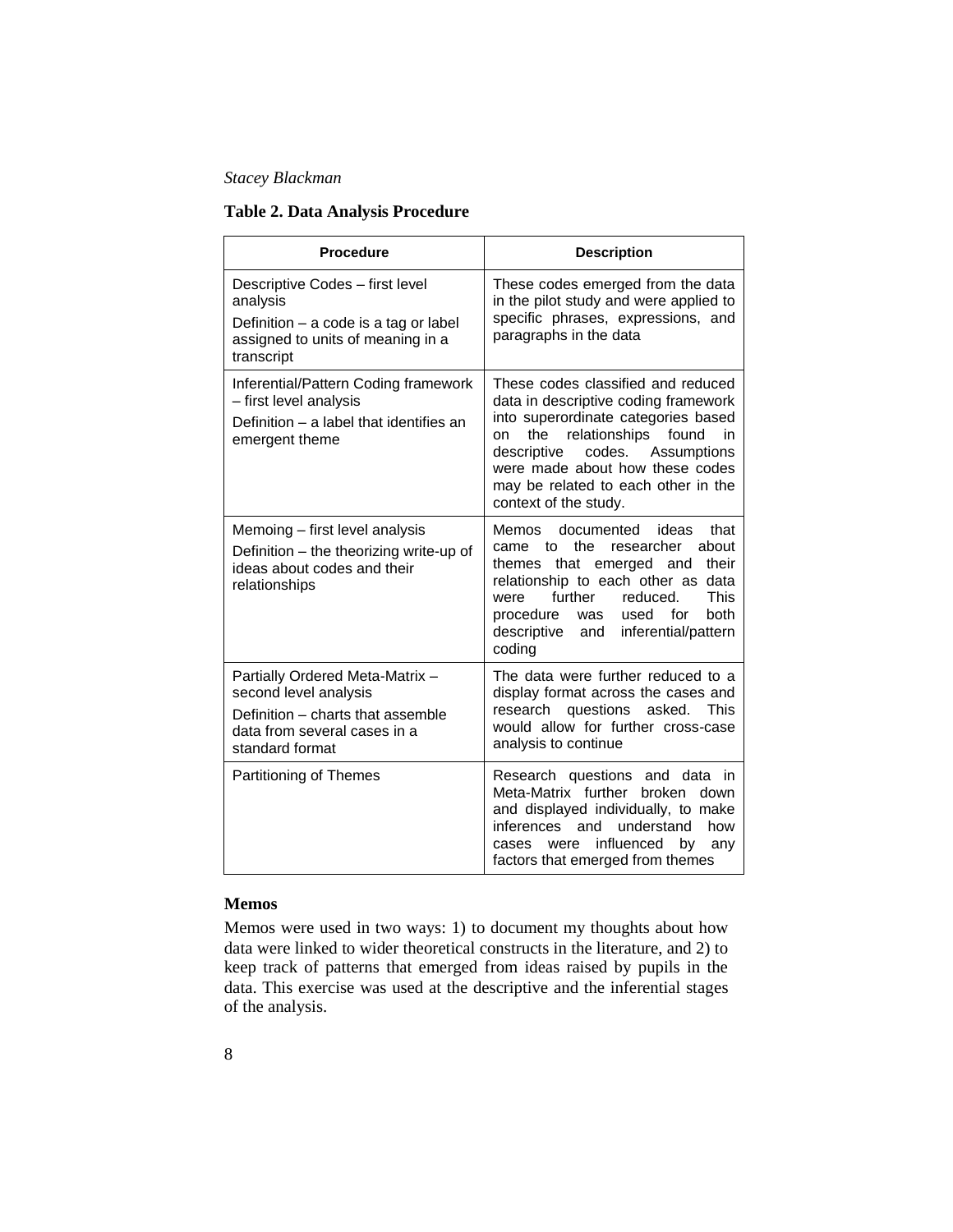### **The Audit Trail**

An audit trail was used to locate coded sections from the interviews in the main body of the transcript. It included the name of the school, name of the student, the year group that pupils were in, and a page number. This simple means of tracking data is recommended by Huberman and Miles (1994).

### **Partially Ordered Meta-Matrices**

A partially ordered Meta-Matrix is a table that gives an overview of cases studied and data compressed in a précis format. The partially ordered meta-matrices utilized in the study marked the first attempt at understanding the linkages, patterns, and ideas that arose from the data. M. B. Miles and Huberman (1994) note that meta-matrices are "master charts [that] assemble descriptive data from each of the several cases in a standard format…the basic principle is the inclusion of all relevant data" (1994, p. 178).

#### **Trustworthiness of Data Collected**

In qualitative research, issues of trustworthiness are important to ensure the credibility of data. Checking interpretations with pupils on a regular basis was managed by using contact summary sheets to ask pupils about things that they said in previous interviews and things witnessed during observation. Recapping what took place in classrooms and previous interviews provided me with the opportunity to get their feedback on the meanings and interpretations that I gave to what was said and what took place in the classroom.

### **Findings**

This section of the discussion will examine the difficulties that pupils experienced with learning in the classroom. As noted earlier in this paper, the origins of these challenges can be thought of in two ways: first, those associated with the nature of dyslexia; and second, difficulties related to pedagogy.

### **The Nature of Dyslexia at Secondary School**

The findings indicate that pupils experienced difficulties in writing and reading intensive subjects like English language and literature. Word substitutions, remembering how to spell familiar words, and sounding out syllables were problems that pupils experienced in both of these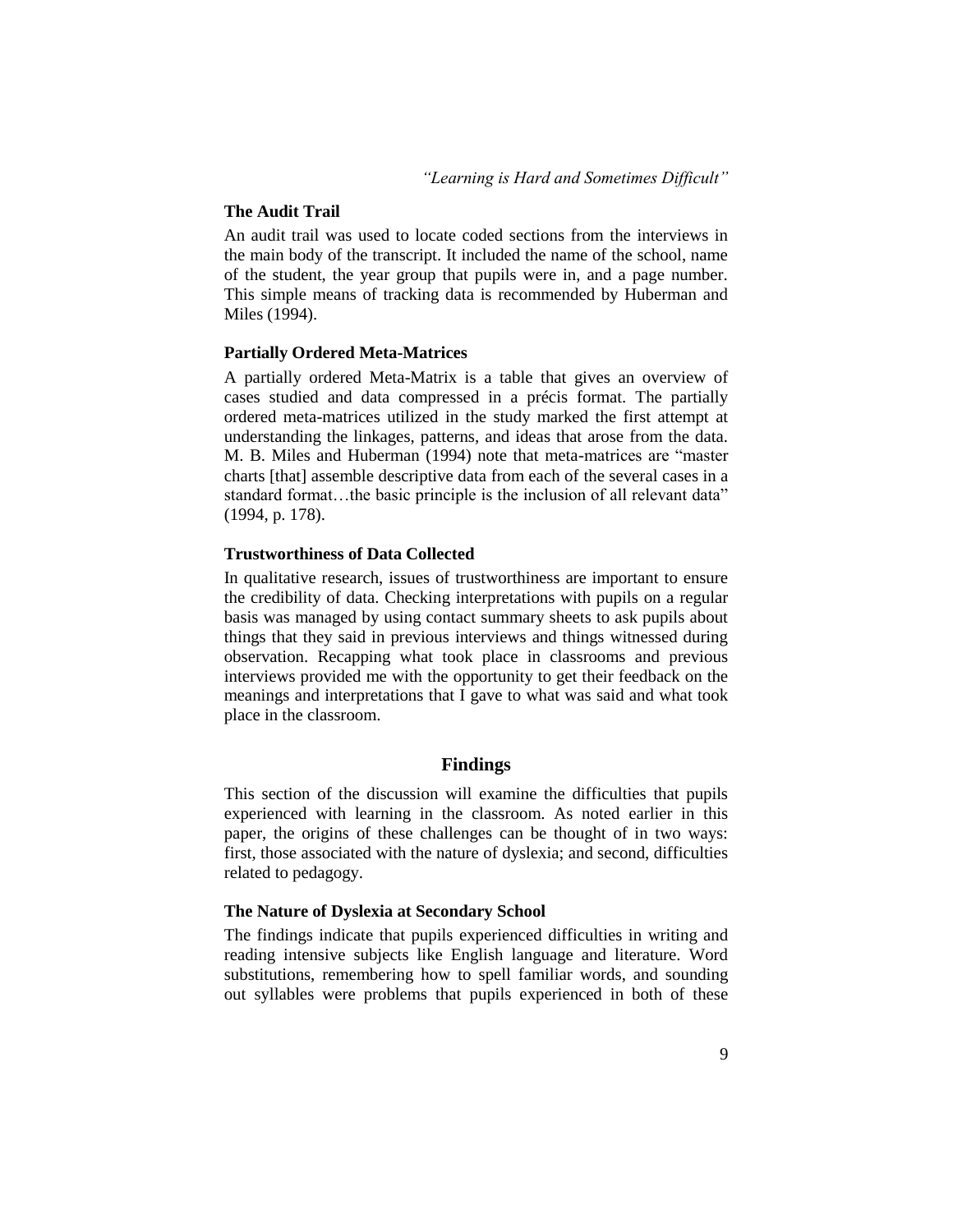subjects. For Carrie, her frustration in spelling was pronounced in subjects like English literature:

*[it was difficult to have] a word in your head but you can't spell it. MH/Carrie/Year 5/p. 33*

A similar experience was noted by Annabelle:

*Well its not like I have a bad memory if I want to write something that I know is correct but I can't spell it I have to change around the answer to suit the word I can't spell. MH/Annabelle/Year 1/p. 22*

In both of these excerpts, it is important to emphasize that pupils were confident of their ability to answer the question, but their poor spelling skills prevented them from doing so in a satisfactory manner. This is not surprising given that research by Frith (1981), Goswami (1991), T. R. Miles (1993), and Pollock and Waller (1994) suggests that phonemic awareness is a prerequisite skill for the development of reading and spelling skills.

Turner (2001) notes that spelling in English literature is a challenge even after reading difficulties are ameliorated. They also argue that pupils are likely to view their inability to spell as evidence of a major handicap and tangible evidence of a learning difficulty.

Poor memory skills are another well-documented difficulty associated with the nature of dyslexia (T. R. Miles, 1993; Snowling, 2000). At school, Carrie noted that recalling information in a precise way was not something that she could do easily:

### *Q: What subjects are you confident about?*

*Carrie: Chemistry no way [laughs] cause I guess like with Chemistry you have to learn things off by heart. I hate learning things off by heart. MH/Carrie/Year 5/ p. 35*

Carrie's difficulty with learning information by rote is not surprising. Rote memorization can be cognitively challenging and a burden if the information is too pedestrian and if the student is unable to devise a strategy to correctly remember the information.

Lynn and Sue's comments revealed difficulties with sequencing of information. Lynn experienced difficulties with formulas, especially putting numbers in their correct order for measuring the gradients of mountains in geography:

*Q: Why is calculation more difficult than writing down the formula?*

*Lynn: Remembering the formula is different cause I can tell you how to do it, then when I put the numbers into the formula its gonna mess me up. MH/Lynn/Year 4/ p. 71*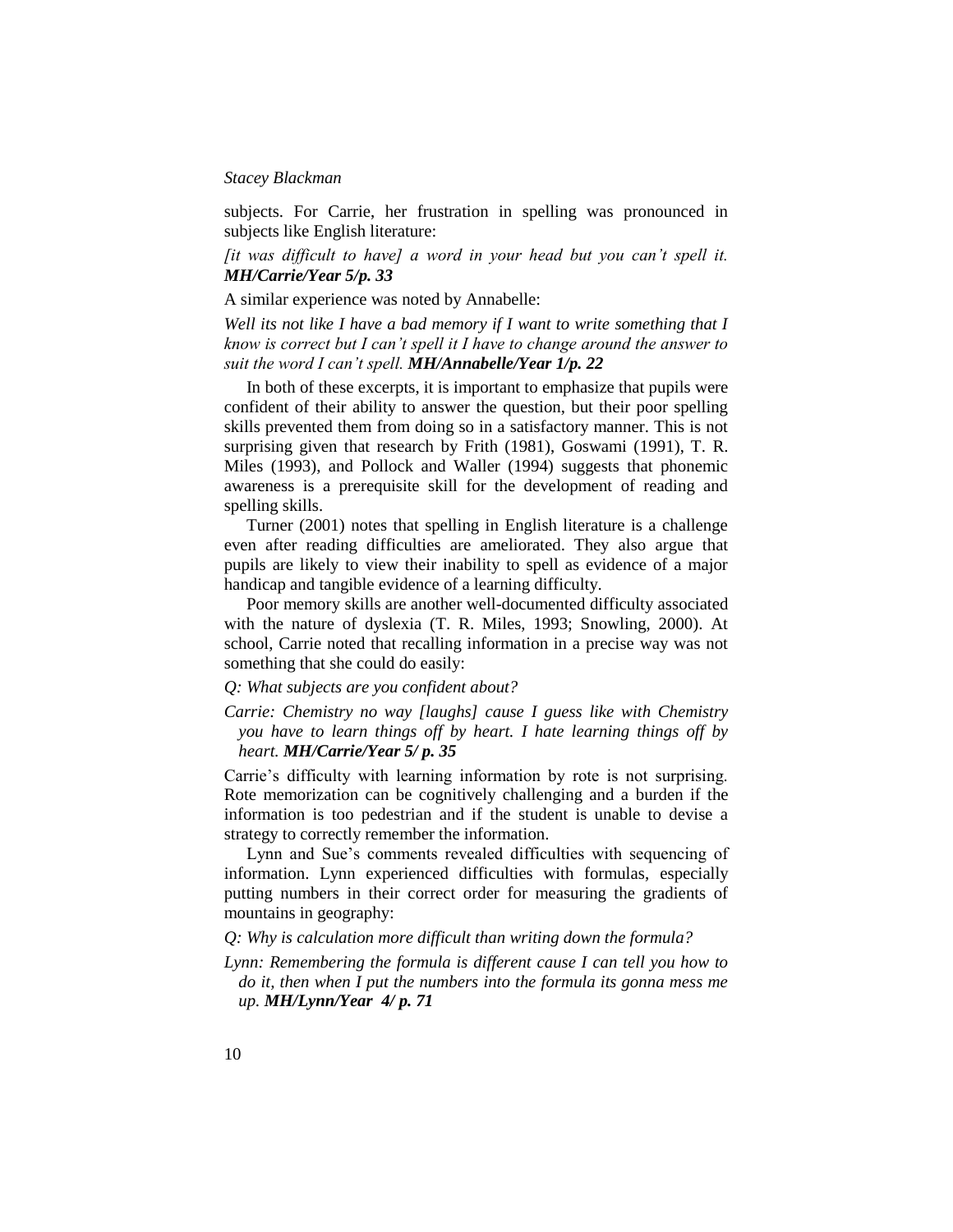Lynn's difficulties were more procedural in that she found it harder to remember the sequence of numbers for formulas and the steps for putting this information down correctly.

Sue also had similar difficulties with sequencing, but these were related to remembering her times tables for an equation she needed to figure out in mathematics:

*Q: Do you have problems remembering your times tables?*

*Sue: Yes*

*Q: So is this what made this calculation hard?*

*Sue: Yes.*

- *Q: At the board you seemed to have had some problems doing the calculation?*
- *Sue: I forgot to cancel down and had to erase it…but the experience was okay. MH/Sue//Year 3/p. 30*

Mortimore (2003) suggests that for pupils with dyslexia, times tables and following a set of mathematical steps, as Sue had to do, is a problem likely to affect pupils' self-esteem because they are likely to struggle with things that seem automatic for other pupils in the classroom. Although I did not witness pupils in the study being belittled by their peers in light of their difficulties, the focus group interview, which was conducted prior to undertaking data collection as part of the larger PhD study, revealed that such events were not uncommon.

- *Q: Why somebody like you, why is it that somebody else who is good can't help you?*
- *Dawn: Because they wouldn't understand where you are coming from…they would say you don't understand that? MH/Dawn/Year 4/p. 3*
- *Lynn: some of them would be like, Lynn is dumb let me help her, you know they have that sort of attitude. MH/Lynn/Year 4/p. 2*

These comments add another dimension to the challenges that pupils encounter because they are not likely to approach peers if it means that they will be ridiculed. They are likely to seek out alliances with other pupils with learning difficulties to provide a source of comfort and support. The excerpt reveals that the nature of social interaction in this classroom was not always conducive to supporting the learning of pupils with dyslexia. This suggests that there is a need for awareness among peers in the classroom about how they can positively facilitate the learning of their classmates with dyslexia.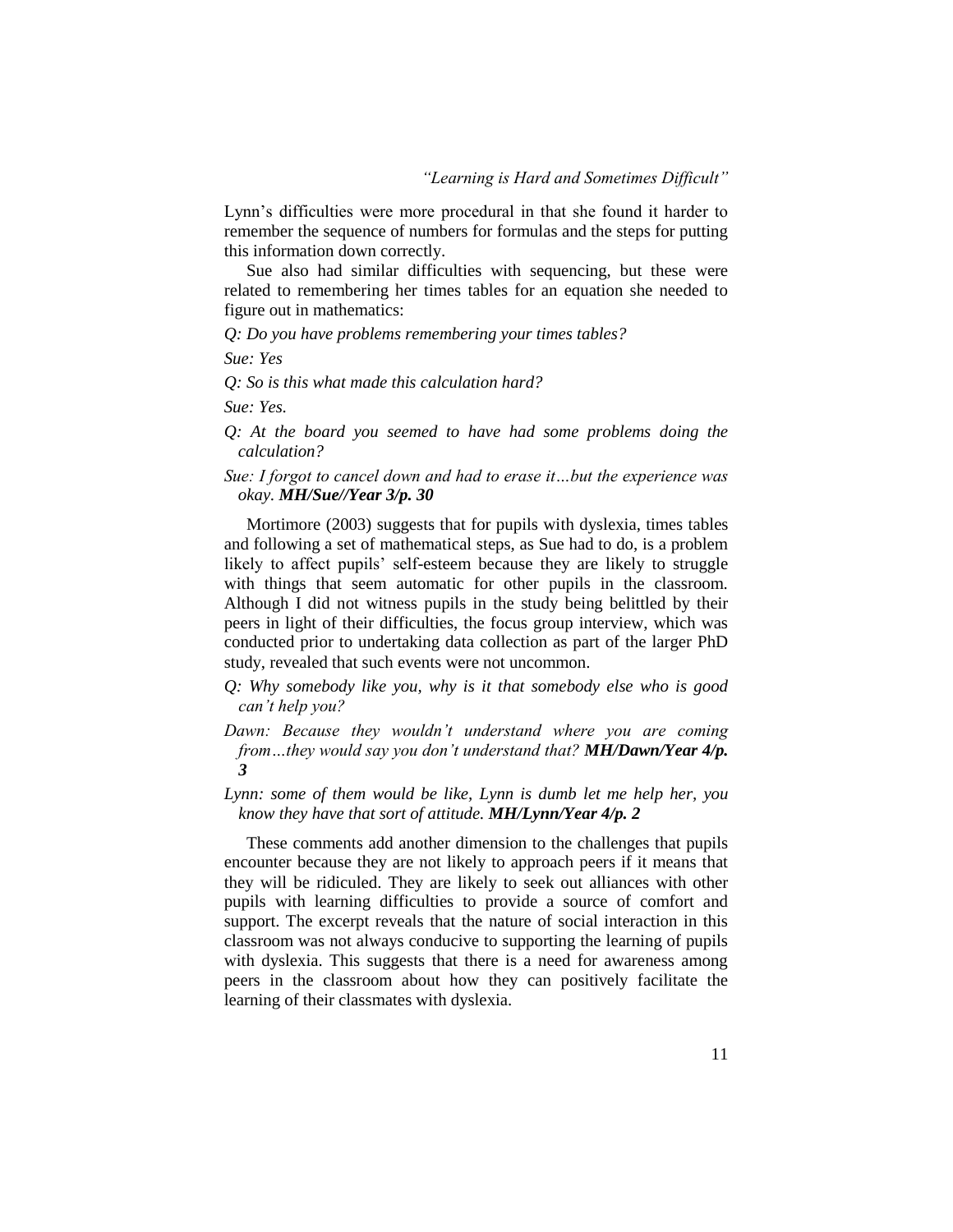### **Difficulties Related to Pedagogy**

What do teachers do that present challenges for pupils with dyslexia? The findings indicated that teachers' choice of strategy contributed to the challenges that pupils experienced with their learning. From my observations in classrooms, it was evident that a considerable amount of time was devoted to copious notetaking in some subjects. Dictation, however, presented a number of challenges for pupils: holding words and phrases in mind, thinking about getting the spelling correct, and choosing relevant information to note down.

Natalie expressed this sentiment well:

- *Q: Okay let's look at the dictation today and what did you think of that kind of instruction particularly when there are words that are difficult to spell, what did you think about that today?*
- *Natalie: I don't really like dictation, am its sort of hard to spell the words and remember them and also am, go back over it you forget and you go like "oh, should I go back over it or forget." I guess it was okay today cause she actually slowed down a bit and actually spelt the words*. *SWH/Natalie/Year 3/p. 51*

Turner (2001) and Pollock and Waller (1994) argue that dictation is not the best method to use with these pupils in the classroom. They note that "many dyslexic children do not absorb any of the content as they are so busy dealing with the actual process of holding the words in their memories, spelling and writing" (Turner, 2001). In addition, Charlene and Lynn's comments about writing down the relevant points of the lecture are also pertinent concerns, especially when revising for examinations.

Charlene's comments give some insight regarding the cues she looked for in order to determine what is important to note down during the teachers' instruction in English literature class.

- *Q: What do you think is the best way to write notes and what the important points are?*
- *Charlene: I guess how she saids it, if she talking and says head up so and so and stuff so I can know whatever, continue and then she…instead of talking, talking, talking and you have to write, that does get us messed up. MH/Charlene/Year 4/p. 55*

These comments indicate that the cues ranged from the precarious intonation of teachers' voice to see where she places emphasis—to the certain—a clear indication given when the teacher says "head up" or gives subheadings to be noted down. Without these cues, Charlene is lost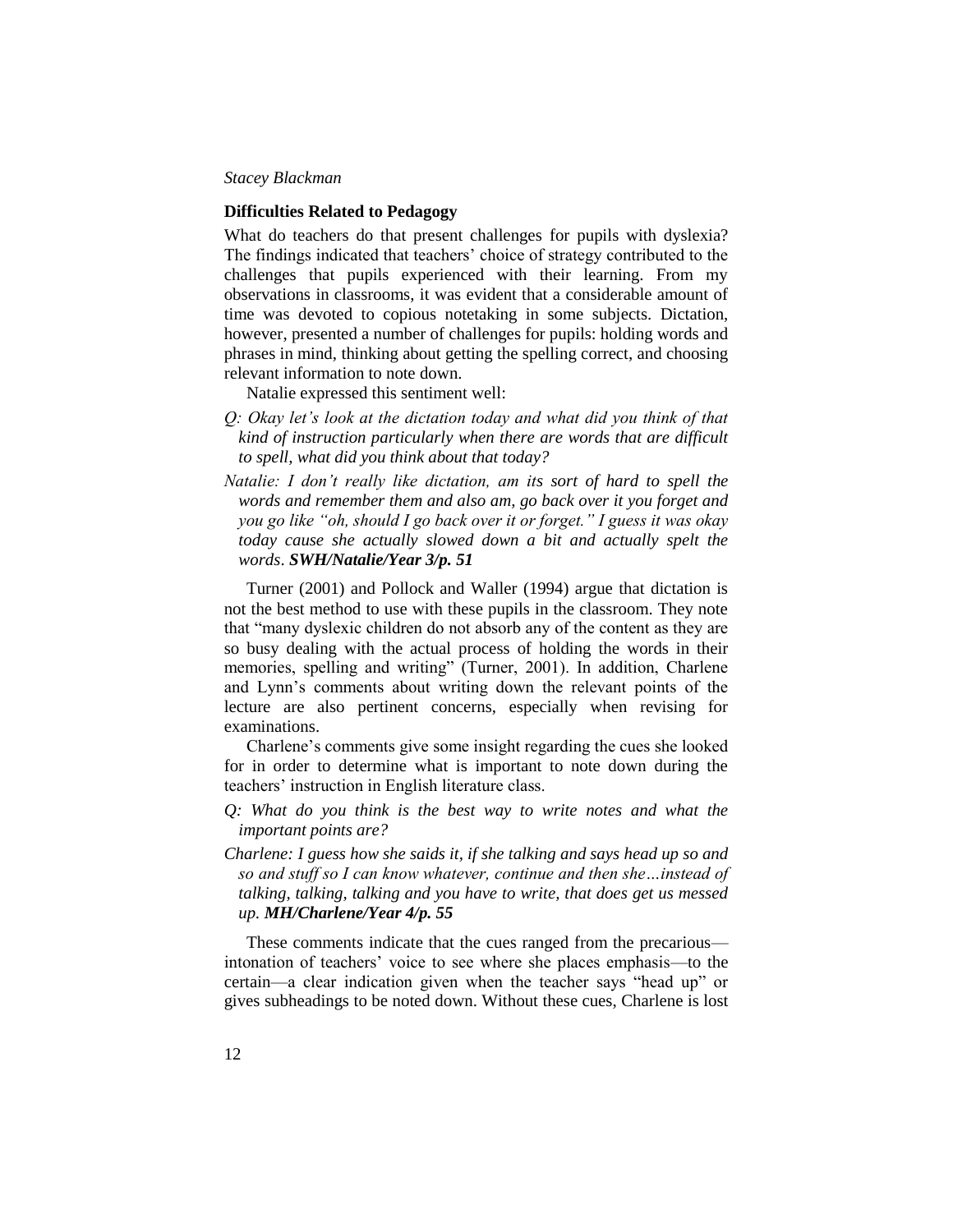as far as writing the important points, because it is difficult to navigate through what seems to be an "endless sea of words."

Another area of concern related to difficulties pupils experienced with understanding concepts and their interrelationships. Knowing how and why teachers arrived at particular answers in subjects like mathematics and geography made engagement with these subjects more difficult. Nichole's comments clearly demonstrates this point:

*Q: Do you think that in some way you could see where he was going?*

*Nichole: I could see what he was talking about and showing and what he was trying to get at. But sometimes it is difficult to grasp even though…say in Maths like you can see oh how he got the answer but you still don't understand why its there. SWH/Nichole/Year 3/ p. 29*

Nichole might only have partially understood the concepts and this presented a difficulty with following the teacher's line of reasoning.

Comments by Margaret suggested that she found it difficult to understand certain topics in biology, especially when she had to relate it to information that she had encountered the previous term. She referred to her experience as one that *"throw me all about."*

*Q: What is it that you think you are not understanding?*

*Margaret: Everything.*

*Q: Like topics?*

*Margaret: Yes like certain topics I don't understand, like today she gave a … on the board and from….and that throw me all about and it was like so why is it not this anymore, and then she is like why is it that we haven't learnt anything, like its not understanding. MH/Margaret/Year 5/ p. 37*

Clearly, Margaret's comments reveal a need for greater attention to be paid to how teachers proceed with new information and concepts, especially during the beginning of the school term and perhaps even the academic year.

Both of these pupils seem to have understood concepts independently instead of as part of an integrated whole. Ritchie (2001) notes that "if [dyslexic pupils] find it harder to understand the links between ideas [in] science] their learning can be more of a patch work of concepts that may never link up" (p. 56).

### **Conclusion**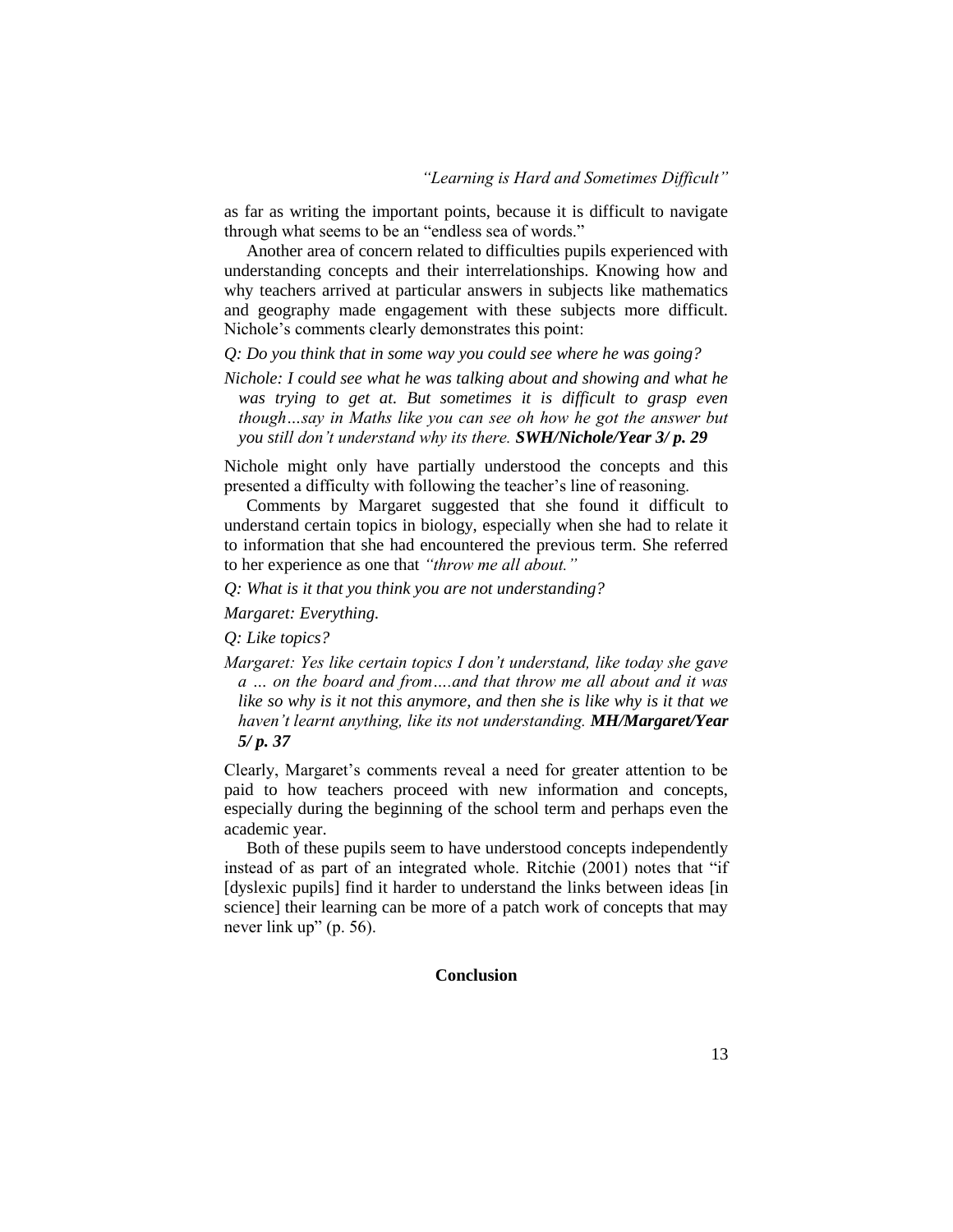The findings in this paper suggest that teachers' pedagogical approaches, in particular the strategies they use to teach in the classroom, are important elements in helping pupils with dyslexia learn and negotiate challenges to their learning. The conditions set for learning should enable pupils to rise above the challenges they experience with dyslexia rather than add to them. In light of this, it is important that teachers review their use of dictation, and how they seek to facilitate understanding of concepts and their interrelationships to these pupils.

Within the Barbadian context, pupil perspective research can give teachers the leverage they need to really positively influence the learning of pupils with dyslexia. What pupils say about what teachers do and the ways they do it can be viewed as valuable data to inform pedagogical decisions. In particular, what is to be learnt and approaches teachers can use to promote the learning of dyslexic pupils in the classroom can provide indigenous solutions that best fit the individual needs of secondary school pupils in Barbadian classrooms.

At the secondary school level, Peer (2001) argues that subject teachers ought not to exempt themselves from the responsibility of helping pupils with dyslexia participate in different subjects and access the curriculum. Knowing how pedagogical decisions facilitate or hinder the learning of their pupils can give pupils with dyslexia greater access to information across different subject areas. This is a first step to actually helping teachers become responsible for these pupils' learning.

Teaching study and thinking skills is another way that teachers can help pupils deal with the difficulties associated with the nature of dyslexia. In addition, this kind of training should help pupils correct other deficient or ineffective skills so as to improve their ability to do well in academic subjects. Clark and Uhry (1995) argue that teachers should use direct instruction to teach thinking and study skills because it is difficult for pupils with dyslexia to develop these skills on their own.

Other questions raised by this research and in need of further investigation concern the kind of classroom climate and contextual factors that might have played a part in determining pupils' responses in the study. This research was conducted at two schools and, therefore, the findings relate only to these schools. However, it would be interesting to look at the experiences of pupils at other schools to see if findings would be similar to or different from those noted here.

### **References**

Bruck, M. (1992). Persistence of dyslexics' phonological awareness deficits. *Developmental Psychology, 28*, 874–886.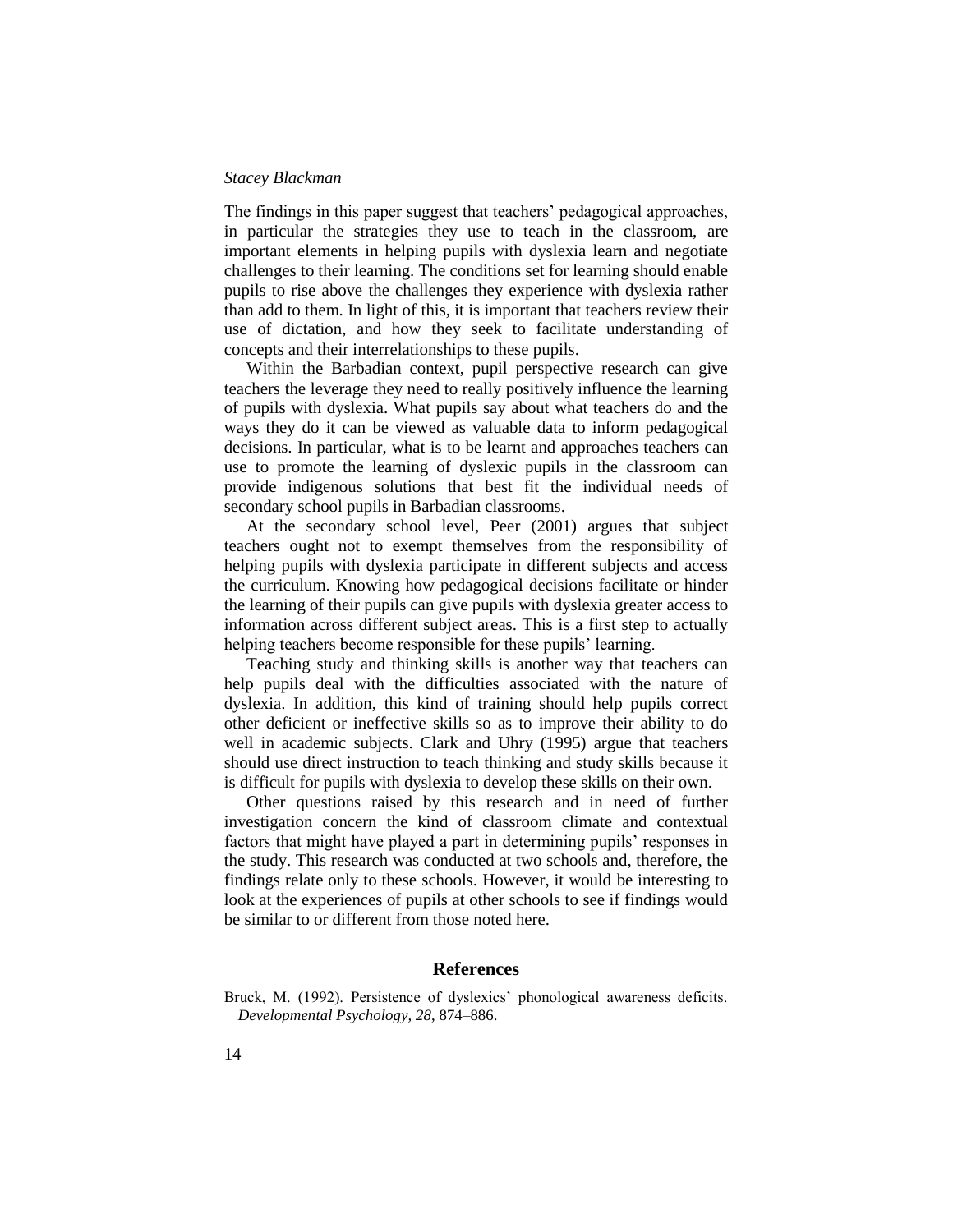- Clark, D., & Uhry, J. (1995). *Dyslexia: Theory and practice of remedial instruction.* Baltimore, MD: York.
- Cogan, J., & Flecker, M. (2004). *Dyslexia in secondary school: A practical handbook for teachers, parents and students*. London: Whurr.
- Elbro, C., Nielsen, I., & Petersen, D. K. (1994). Dyslexia in adults: Evidence for deficits in non-word reading and in the phonological representation of lexical items. *Annals of Dyslexia, 44*(1), 203–226.
- Flutter, J., & Rudduck, J. (2004). *Consulting pupils: What's in it for schools?* London: Routledge Falmer.
- Frith, U. (1981). *Cognitive processes in spelling*. London: Academic Press.
- Frith, U. (1997). Brain, mind and behaviour in dyslexia. In C. Hulme & M. Snowling (Eds.), *Dyslexia: Biology, cognition and intervention* (pp. 1–19). London: Whurr.
- Goswami, U. (1991). Recent work on reading and spelling development. In M. Snowling & M. Thompson (Eds.), *Dyslexia: Integrating theory and practice* (pp. 108–121). London: Whurr.
- Goswami, U. (2003a). Phonology, learning to read and dyslexia: A crosslinguistic analysis. In V. Csepe (Ed.), *Dyslexia: Different brain, different behaviour* (pp. 1–40). New York: Kluwer Academic.
- Goswami, U. (2003b). Why theories about developmental dyslexia require developmental designs. *Trends in Cognitive Science, 7*, 534–554.
- Guba, E., & Lincoln, Y. S. (1989). *Fourth generation evaluation*. Newbury Park, CA: Sage.
- Hallahan, D., & Kauffman, J. M. (2003). Exceptional learners: Introduction to special education ( $9<sup>th</sup>$  ed.). New York: Allyn & Bacon.
- Hellendoorn, J., & Ruijssenaars, W. (2000). Personal experiences and adjustment of Dutch adults with dyslexia. *Remedial and Special Education, 21*(4), 227– 239.
- Huberman, A .M., & Miles, M. B. (1994). Data management and analysis methods. In N. Denzin & Y. Lincoln (Eds.), *Handbook of qualitative research*  (pp. 90–171). Thousand Oaks, CA: Sage.
- Lewis, A., & Norwich, B. (2005). *Special teaching for special children? Pedagogies for inclusion*. Buckingham, UK: Open University Press.
- Lindsay, L., & Lewis, A. (Eds.). (2000). Researching children's perspectives. Buckingham, UK: Open University Press.
- Masson, J. (2000). Researching children's perspectives: Legal issues. In A. Lewis & L. Lindsay (Eds.), *Researching children's perspectives* (pp. 35–45). Buckingham, UK: Open University Press.
- Miles, M. B., & Huberman, A. M. (1994). *An expanded sourcebook: Qualitative data analysis* ( $2^{nd}$  ed.). Thousand Oaks, CA: Sage.
- Miles, T. R. (1978). *Understanding dyslexia*. London: Prior Press.
- Miles, T. R. (1993). *Dyslexia: The pattern of difficulties* (2<sup>nd</sup> ed.). London: Whurr.
- Miles, T. R., & Miles, E. (1990). *Dyslexia: A hundred years on*. Buckingham, UK: Open University Press.